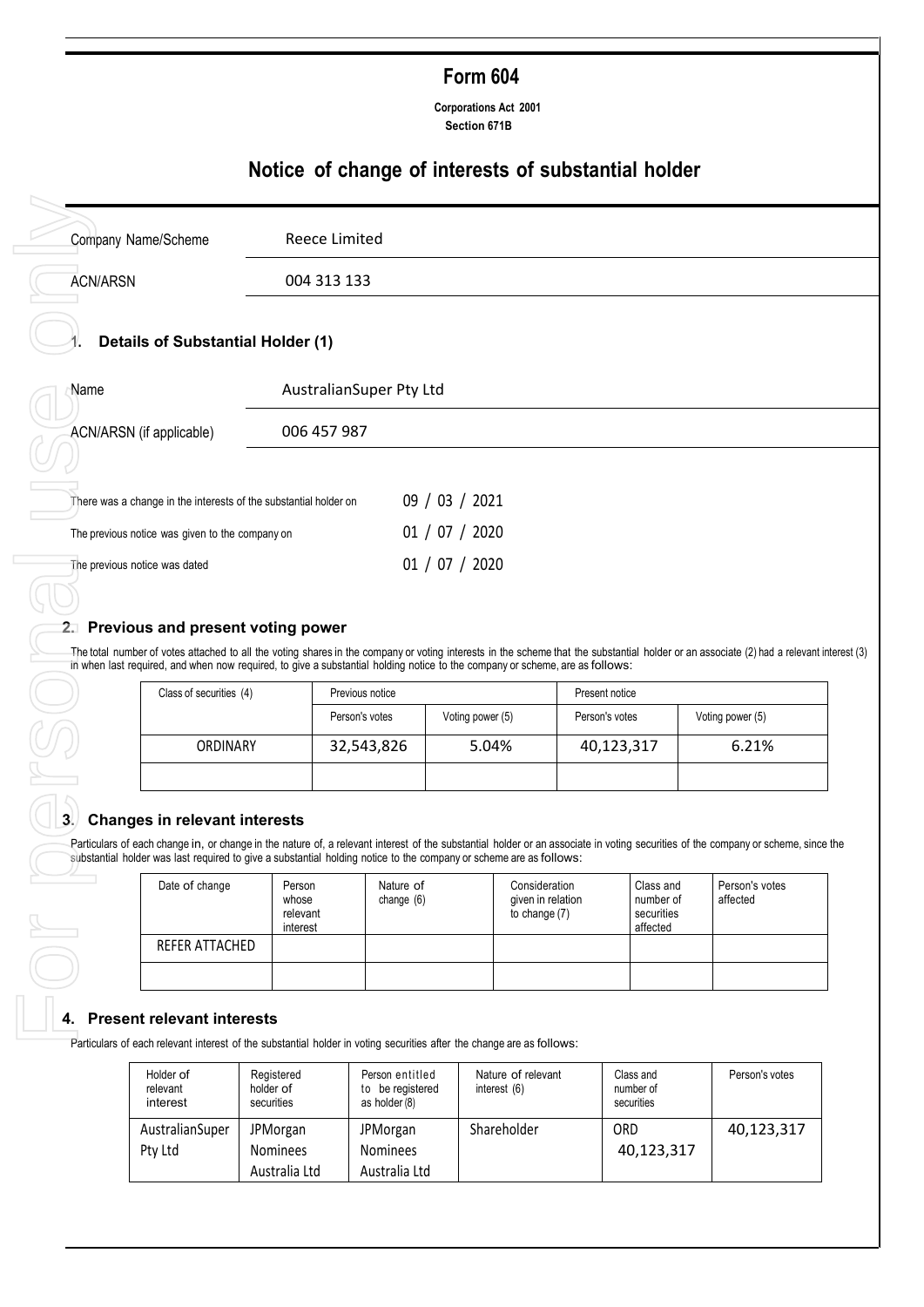# **5. Changes in association**

The persons who have become associates (2) of, ceased to be associates of, or have changed the nature of their association (9) with, the substantial holder in relation to voting interests in the company or scheme are as follows:

| Name and ACN/ARSN (if applicable) | Nature of association |
|-----------------------------------|-----------------------|
| N/A                               |                       |
|                                   |                       |

#### **6. Addresses**

The addresses of persons named in this form are as follows:

| Name                    | Address                                         |
|-------------------------|-------------------------------------------------|
| AustralianSuper Pty Ltd | Level 33, 50 Lonsdale Street Melbourne VIC 3000 |
|                         |                                                 |

| print name | Janine Cooper |      | capacity Compliance Senior Manager |
|------------|---------------|------|------------------------------------|
| sign here  |               | date | 12/03/2021                         |